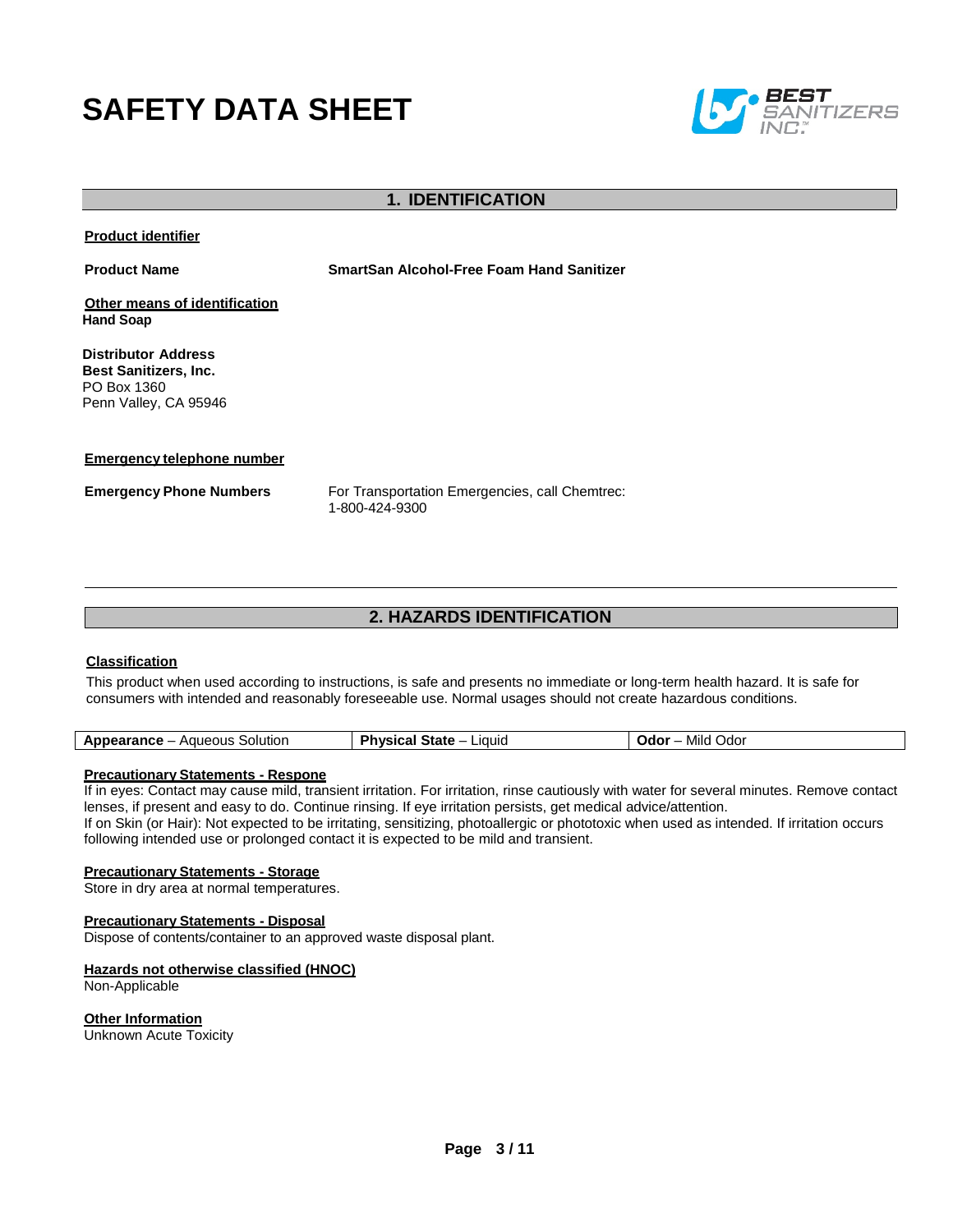|                                                                                                      |                                         | 3. COMPOSITION/INFORMATION ON INGREDIENTS                                                                                                                                                                                                                                           |          |                     |
|------------------------------------------------------------------------------------------------------|-----------------------------------------|-------------------------------------------------------------------------------------------------------------------------------------------------------------------------------------------------------------------------------------------------------------------------------------|----------|---------------------|
| Based on our hazard evaluation, the following chemical substances have been identified as hazardous. |                                         |                                                                                                                                                                                                                                                                                     |          |                     |
| <b>Chemical Name</b>                                                                                 |                                         | <b>CAS No.</b>                                                                                                                                                                                                                                                                      | Weight % | <b>Trade Secret</b> |
| Glycerin                                                                                             |                                         | 56-81-5                                                                                                                                                                                                                                                                             | $1 - 5%$ | $\ast$              |
| Cocamidopropyle Betaine                                                                              |                                         | 61789-40-0                                                                                                                                                                                                                                                                          | $1 - 5%$ | $\star$             |
| Benzalkonium Chloride<br>68391-01-05<br>$< 1\%$                                                      |                                         |                                                                                                                                                                                                                                                                                     |          | $\star$             |
|                                                                                                      |                                         | * The exact percentage (concentration) of composition has been withheld as a trade secret.                                                                                                                                                                                          |          |                     |
|                                                                                                      |                                         | <b>4. FIRST AID MEASURES</b>                                                                                                                                                                                                                                                        |          |                     |
| <b>First aid measures</b>                                                                            |                                         |                                                                                                                                                                                                                                                                                     |          |                     |
| <b>General Advice</b>                                                                                |                                         | Show this safety data sheet to the doctor in attendance.                                                                                                                                                                                                                            |          |                     |
| <b>Eye Contact</b>                                                                                   |                                         | Flush with copious amounts of water immediately. Hold eye(s) open and rinse slowly and<br>gently with water for 15-20 minutes. Remove contact lenses, if present, after first 5<br>minutes, then continue rinsing eye(s). If eye irritation persists, get medical advice/attention. |          |                     |
| <b>Skin Contact</b>                                                                                  | develops.                               | None anticipated under foreseeable use conditions. Prolonged or repeated skin contact with<br>this product may cause irritation in sensitive individuals. Get medical attention if irritation                                                                                       |          |                     |
| <b>Inhalation</b>                                                                                    |                                         | None expected under foreseeable conditions.                                                                                                                                                                                                                                         |          |                     |
| Ingestion                                                                                            |                                         | Do NOT induce vomiting.<br>Drink plenty of water. Never give anything by mouth to an unconscious person. Call<br>physician.                                                                                                                                                         |          |                     |
|                                                                                                      |                                         |                                                                                                                                                                                                                                                                                     |          |                     |
| Most important symptoms and effects, both acute and delaved                                          |                                         |                                                                                                                                                                                                                                                                                     |          |                     |
| Symptoms                                                                                             | See Section 11 for symptom information. |                                                                                                                                                                                                                                                                                     |          |                     |
| Indication of any immediate medical attention and special treatment needed                           |                                         |                                                                                                                                                                                                                                                                                     |          |                     |
| Note to physicians                                                                                   |                                         | Treat symptomatically                                                                                                                                                                                                                                                               |          |                     |
|                                                                                                      |                                         | <b>5. FIRE-FIGHTING MEASURES</b>                                                                                                                                                                                                                                                    |          |                     |
| Suitable Extinguishing Media<br>Water spray (fog), Carbon dioxide (CO <sub>2</sub> ), Foam.          |                                         |                                                                                                                                                                                                                                                                                     |          |                     |

**Unsuitable Extinguishing Media**

No Information available.

#### **Explosion Data**

Sensitivity to Mechanical Impact **None** Sensitivity to Static Discharge **None** 

# **Protective equipment and precautions for firefighters**

As in any fire, wear self-contained breathing apparatus pressure-demand, MSHA/NIOSH(approved or equivalent) and full protective gear. Cool containers with flooding quantities of water until well after fire is out.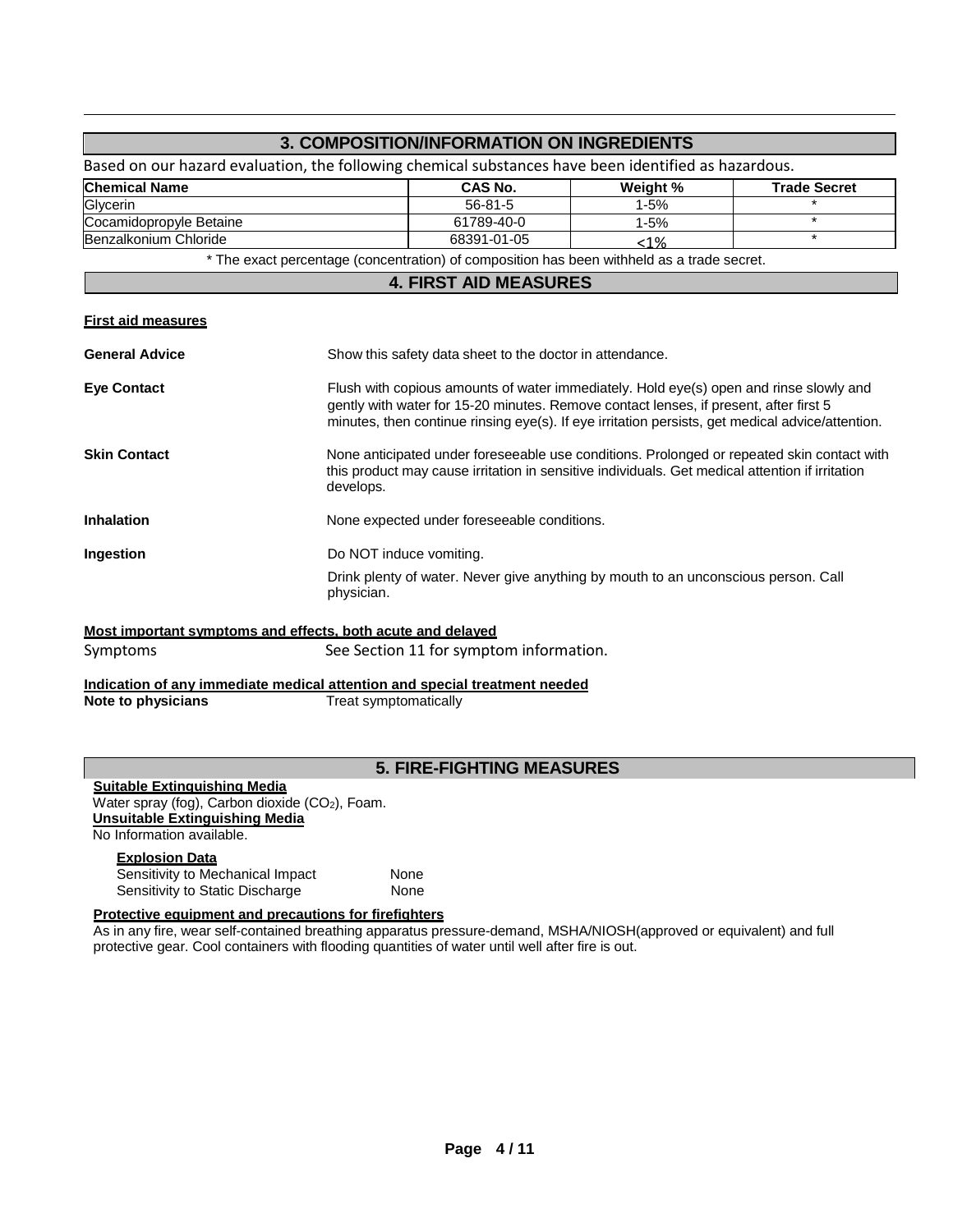| <b>6. ACCIDENTAL RELEASE MEASURES</b>                        |                                                                                                                                                                                                                                                                                      |  |  |  |
|--------------------------------------------------------------|--------------------------------------------------------------------------------------------------------------------------------------------------------------------------------------------------------------------------------------------------------------------------------------|--|--|--|
|                                                              | <b>Personal Precautions, Protective Equipment and Emergency Procedures</b>                                                                                                                                                                                                           |  |  |  |
| <b>Personal Precautions</b>                                  | Use personal protection recommended in Section 8. Ensure adequate ventilation, especially                                                                                                                                                                                            |  |  |  |
|                                                              | in confined areas.                                                                                                                                                                                                                                                                   |  |  |  |
| Form emergency responders                                    | Isolate area. Keep unnecessary personnel away.                                                                                                                                                                                                                                       |  |  |  |
| Methods and material for containment and cleaning up         |                                                                                                                                                                                                                                                                                      |  |  |  |
| <b>Methods for containment</b>                               | Prevent further leakage or spillage if safe to do so. Contain and collect spillage with non-<br>combustible absorbent material, (e.g. sand, earth, diatomaceous earth, vermiculite) and<br>place in container for disposal according to local/national regulations (See Section 13). |  |  |  |
| Methods for cleaning up                                      | Soak up with inert absorbent material. Clean up spillage with brush and shovel. Sweep up                                                                                                                                                                                             |  |  |  |
|                                                              | and shovel into suitable containers for disposal. Following product recovery, flush area with                                                                                                                                                                                        |  |  |  |
|                                                              | water.                                                                                                                                                                                                                                                                               |  |  |  |
|                                                              |                                                                                                                                                                                                                                                                                      |  |  |  |
|                                                              | <b>7. HANDLING AND STORAGE</b>                                                                                                                                                                                                                                                       |  |  |  |
| <b>Precautions for Safe Handling</b>                         |                                                                                                                                                                                                                                                                                      |  |  |  |
| <b>Advice on Safe Handling</b>                               | Store in a cool, dry place, keep away from heat. Keep away from heat, sparks, and flames. Do                                                                                                                                                                                         |  |  |  |
|                                                              | not eat drink or smoke when using this product. Use personal protection recommended in Section                                                                                                                                                                                       |  |  |  |
|                                                              | 8. Avoid contact with skin, eyes or clothing. Use only in well-ventilated areas. Wash thoroughly                                                                                                                                                                                     |  |  |  |
|                                                              | after handling. Handle in accordance with good industrial hygiene and safety practice.                                                                                                                                                                                               |  |  |  |
| Conditions for safe storage, including any incompatibilities |                                                                                                                                                                                                                                                                                      |  |  |  |
| <b>Storage Conditions</b>                                    | Keep Containers tightly closed in a dry. Cool and well-ventilated place. Keep from freezing. Keep                                                                                                                                                                                    |  |  |  |
|                                                              | away from heat, sparks, flame and other sources of ignition (i.e., pilot lights, electric motors and                                                                                                                                                                                 |  |  |  |
|                                                              | static electricity). Store between 40 to 100°F.                                                                                                                                                                                                                                      |  |  |  |
| <b>Incompatible Materials</b>                                | Heat, sparks, open flame, other ignition sources. Keep away from hypochlorite acid and strong<br>oxides.                                                                                                                                                                             |  |  |  |

# **8. EXPOSURE CONTROLS/PERSONAL PROTECTION**

#### **Exposure Guidelines**

| <b>Chemical Name</b> | <b>ACGIH TLV</b>         | <b>OSHA PEL</b>     | <b>NIOSH IDLH</b> |
|----------------------|--------------------------|---------------------|-------------------|
| Glycerin             | $\overline{\phantom{a}}$ | 15mg/m <sup>3</sup> |                   |
| $56 - 81 - 5$        |                          |                     |                   |

*ACGIH TLV: American Conference of Governmental Industrial Hygienists - Threshold Limit Value. OSHA PEL: Occupational Safety and Health Administration - Permissible Exposure Limits. NIOSH IDLH: Immediately Dangerous to Life or Health.*

#### **Appropriate engineering controls**

| <b>Engineering Measures</b>                                           | Showers, eyewash stations, ventilation system.                                                                                                                                                                                                                                                                                 |  |  |  |
|-----------------------------------------------------------------------|--------------------------------------------------------------------------------------------------------------------------------------------------------------------------------------------------------------------------------------------------------------------------------------------------------------------------------|--|--|--|
| Individual protection measures, such as personal protective equipment |                                                                                                                                                                                                                                                                                                                                |  |  |  |
| <b>Eye/Face Protection</b>                                            | Wear safety glasses with side shields (or goggles).                                                                                                                                                                                                                                                                            |  |  |  |
| <b>Skin and Body Protection</b>                                       | None needed under normal conditions.                                                                                                                                                                                                                                                                                           |  |  |  |
| <b>Respiratory Protection</b>                                         | If exposure limits are exceeded or irritation is experience, NIOSH/MSHA approved respiratory<br>protection should be worn. Positive-pressure supplied air respirators maybe required for high<br>airborne contaminant concentrations. Respiratory protection must be provided in accordance<br>with current local regulations. |  |  |  |
| <b>Hygiene Measures</b>                                               | Wash face, hands and any exposed skin thoroughly after handling. Wash contaminated<br>clothing and shoes before reuse. Do not Eat, Drink or Smoke when using this product.                                                                                                                                                     |  |  |  |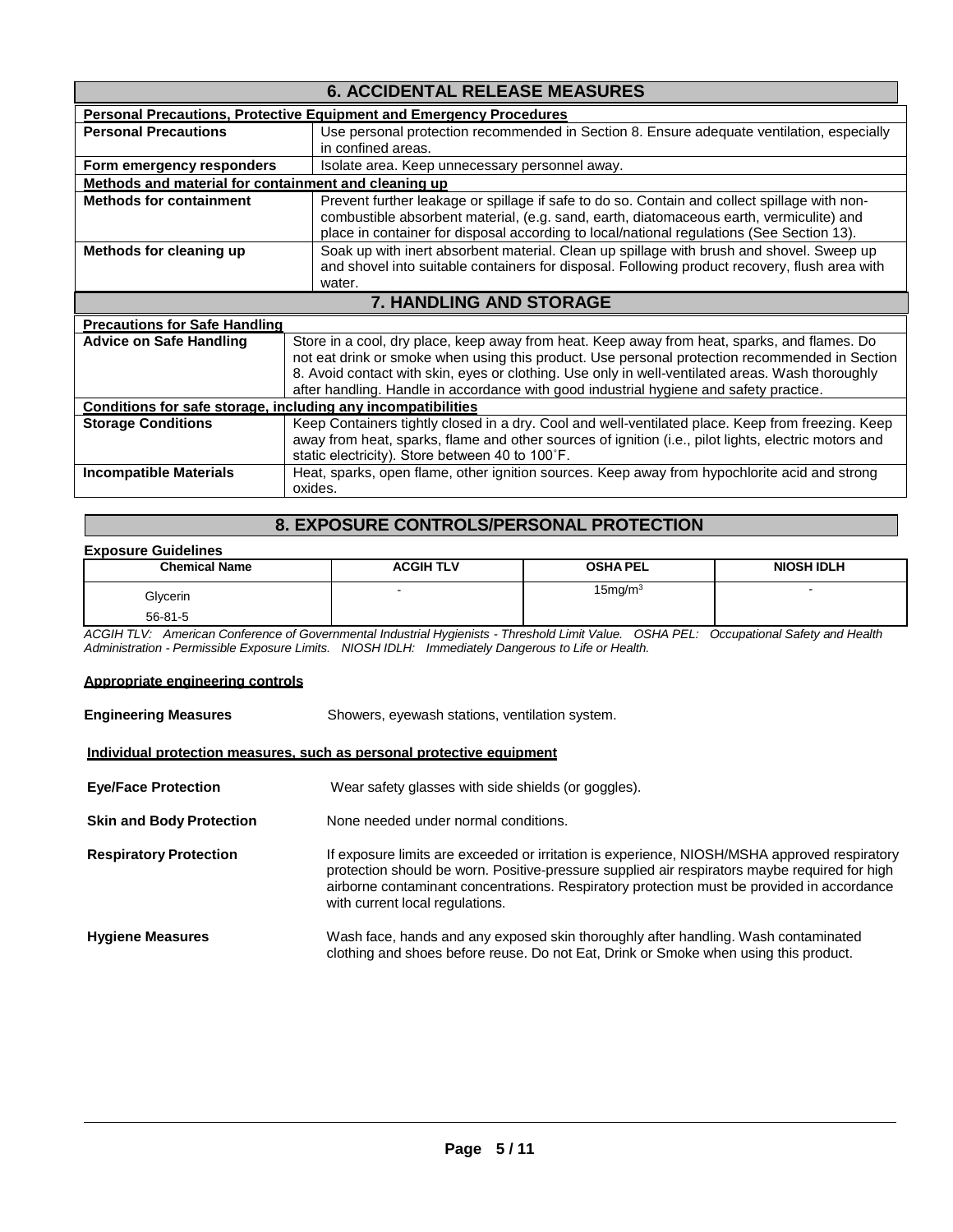# **9. PHYSICAL AND CHEMICAL PROPERTIES**

## **Physical and Chemical Properties**

| <b>Physical State</b> |                              | Liquid                    |                          |                         |                          |
|-----------------------|------------------------------|---------------------------|--------------------------|-------------------------|--------------------------|
| Appearance            |                              | Aqueous solution          |                          | Odor                    | Mild Odor                |
| Color                 |                              | Green                     |                          | <b>Odor Threshold</b>   | No information available |
|                       | <b>Property</b>              |                           | Value                    | <b>Remarks - Method</b> |                          |
|                       | pH                           |                           | $5.0 - 7.0$              | ±1@21°C                 |                          |
|                       | Melting Point/Freezing Point |                           | No Information Available |                         |                          |
|                       | Boiling Point/Boiling Range  |                           | $212^{\circ}$ F          |                         |                          |
|                       | <b>Flash Point</b>           |                           | No Information Available |                         |                          |
|                       | <b>Evaporation Rate</b>      |                           | No Information Available |                         |                          |
|                       | Flammability (solid, gas)    |                           | No Information Available |                         |                          |
|                       | Flammability Limit in Air    |                           |                          |                         |                          |
|                       |                              | Upper flammability limit: | No Information Available |                         |                          |
|                       |                              | Lower flammability limit: | No Information Available |                         |                          |
|                       | Vapor pressure:              |                           | No Information Available |                         |                          |
|                       | Vapor density:               |                           | No Information Available |                         |                          |
|                       | <b>Specific Gravity</b>      |                           | 1.0                      |                         |                          |
|                       | Water solubility             |                           | Soluble in water         |                         |                          |
|                       | <b>Partition Coefficient</b> |                           | No Information Available |                         |                          |
|                       | Autoignition temperature     |                           | No Information Available |                         |                          |
|                       | Decomposition temperature    |                           | No Information Available |                         |                          |
|                       | Kinematic Viscosity          |                           | No Information Available |                         |                          |
|                       | <b>Dynamic Viscosity</b>     |                           | No Information Available |                         |                          |
|                       | <b>Explosive Properties</b>  |                           | No Information Available |                         |                          |
|                       | <b>Oxidizing Properties</b>  |                           | No Information Available |                         |                          |

# **10. STABILITY AND REACTIVITY**

# **Reactivity**

No data available.

#### **Chemical stability**

Stable under recommended storage conditions.

#### **Possibility of Hazardous Reactions**

None under normal processing.

#### **Conditions to avoid**

Heat, Flames and sparks, extreme temperature conditions.

#### **Incompatible materials**

Heat, sparks, open flame, other ignition sources.

## **Hazardous Decomposition Products**

Carbon monoxide. Carbon dioxide (CO2).

# **11. TOXICOLOGICAL INFORMATION**

#### **Information on likely routes of exposure**

| Inhalation of vapors in high concentration may cause irritation of respiratory system. |
|----------------------------------------------------------------------------------------|
| No irritant under normal use.                                                          |
| No irritant under normal use.                                                          |
| None expected under foreseeable conditions.                                            |
|                                                                                        |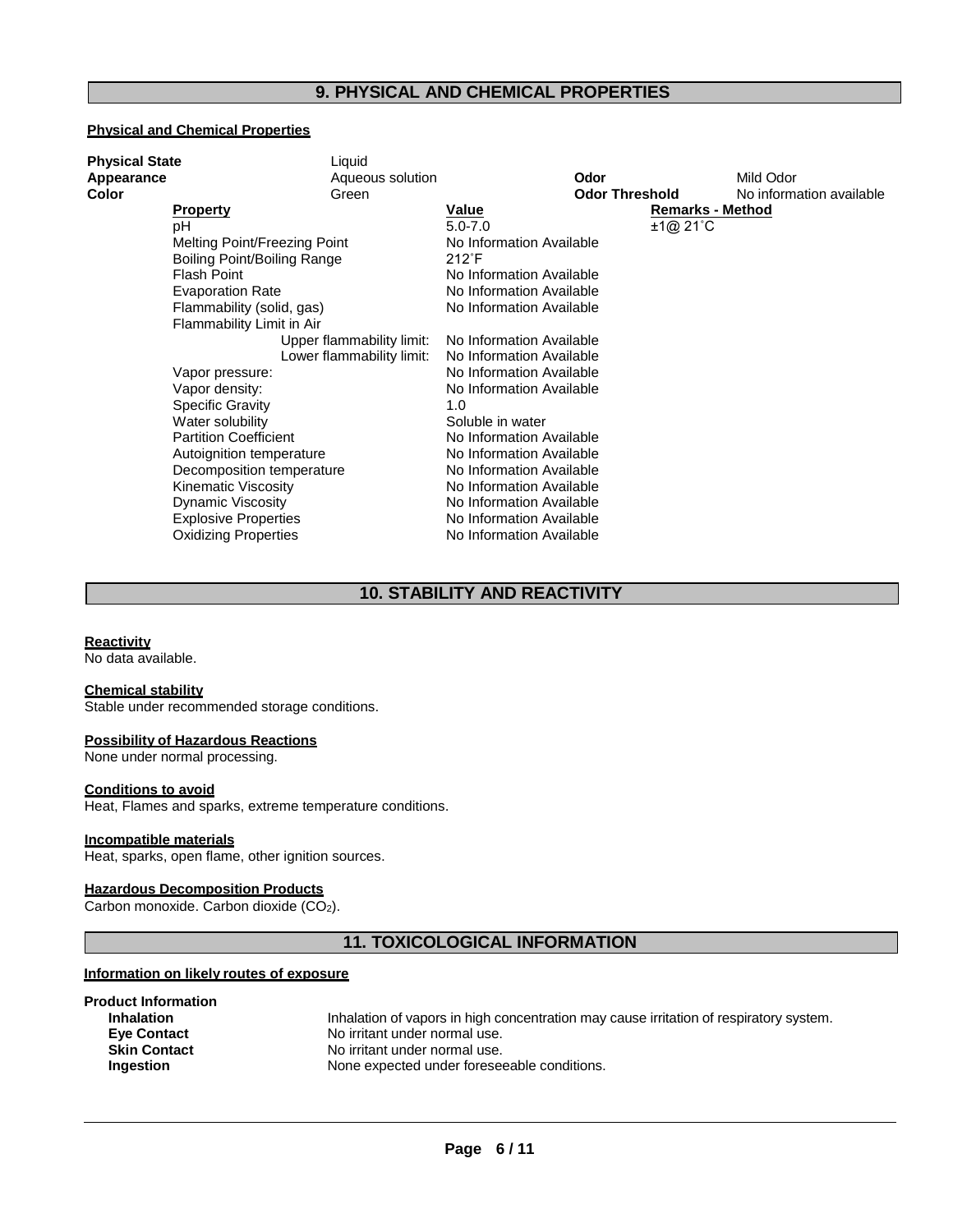# **Information on toxicological effects**

| Symptoms                                                                                   | No Information Available  |                    |  |  |  |
|--------------------------------------------------------------------------------------------|---------------------------|--------------------|--|--|--|
| Delayed and immediate effects as well as chronic effects from short and long-term exposure |                           |                    |  |  |  |
| Sensitization                                                                              | No Information Available  |                    |  |  |  |
| Germ cell mutagenicity<br>No Information Available                                         |                           |                    |  |  |  |
| Carcinogenicity                                                                            | Not Information Available |                    |  |  |  |
| Reproductive toxicity                                                                      | No Information Available  |                    |  |  |  |
| STOT single exposure                                                                       | No Information Available  |                    |  |  |  |
| STOT repeated exposure                                                                     | No Information Available  |                    |  |  |  |
| Aspiration hazard                                                                          | No Information Available  |                    |  |  |  |
| Numerical measures of toxicity - Product Information                                       |                           |                    |  |  |  |
| Unknown Acute Toxicity                                                                     | No Information Available  |                    |  |  |  |
| <b>Chemical Name</b>                                                                       | Oral LD50                 | <b>Dermal LD50</b> |  |  |  |
| Glycerin<br>$56 - 81 - 5$                                                                  | 12600 mg/kg               | >10g/kg (Rabbit)   |  |  |  |

# **12. Ecological Data**

The product ingredients are expected to be safe for the environment at concentration predicted under normal use and accidental spill scenarios. Packaging components are compatible with the conventional solid waste management practices. Additional information is available from the address listed in Section 1 upon request.

#### **Persistence and Degradability**

No information available.

#### **Mobility**

No information available.

#### **Other adverse effects**

No information available.

## **13. DISPOSAL CONSIDERATIONS**

#### **Waste treatment methods**

Disposal of Wastes Disposal should be in accordance with applicable regional, national and local laws and regulations.

56-81-5 12600 mg/kg >10g/kg (Rabbit) > 570 mg/m3 (Rat) 1H

**Inhalation LC50** 

Contaminated Packaging Dispose of in accordance with federal, state and local regulations.

# **14. TRANSPORT INFORMATION**

#### **DOT**

Non Hazardous

#### **IATA**

Non Hazardous

# **15. REGULATORY INFORMATION**

#### **Chemical Inventories**

| TSCA                 | Complies |
|----------------------|----------|
| <b>DSL/NDSL</b>      | Complies |
| <b>EINECS/ELINCS</b> | Complies |
| Legend:              |          |

**TSCA** - United States Toxic Substances Control Act Section 8(b) Inventory **DSL/NDSL** - Canadian Domestic Substances List/Non-Domestic Substances List **EINECS/ELINCS-** European Inventory of Existing Chemical Substances/European List of Notified Chemical Substances